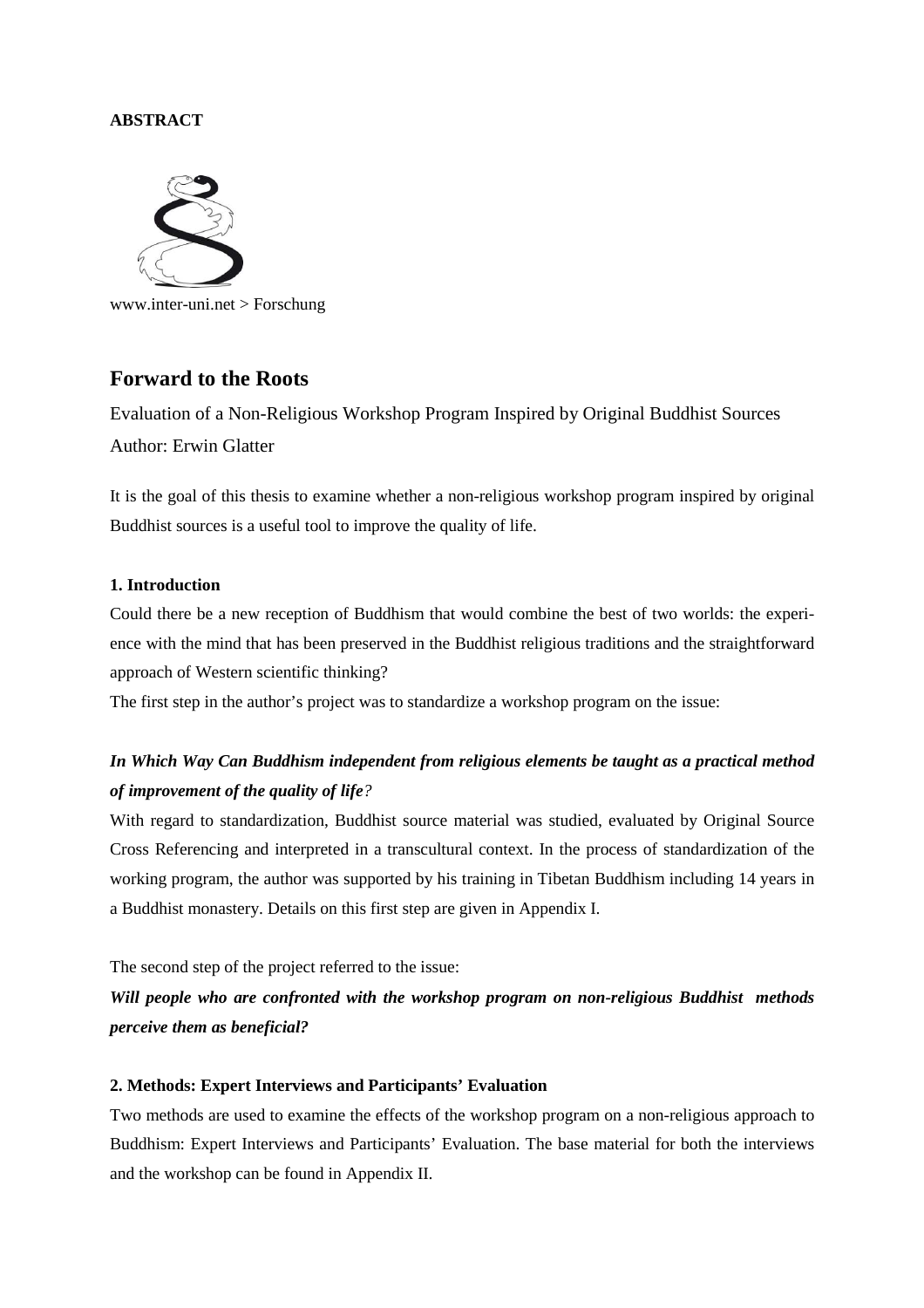#### *Expert Interviews*

Four different experts from the fields of psychology, clinical psychology, management-training, coaching and Buddhism were interviewed. They received an abstract of a standardized workshop on non-religious Buddhism (4 pages, Appendix II) and were asked to comment it freely, to give their impressions and state their opinion, give commentaries and point out what was not clear or not comprehensible to them. They were also invited to ask questions that arise from reading the text.

#### *Participants' Evaluation*

A total of 25 university students have participated in a 2-day workshop program on non-religious Buddhism. At the end of the workshop, an evaluation sheet was distributed to the participants: They were asked which, if any, benefits they had experienced subjectively.

After that qualitative question, participants are also asked to state their age, their field of study, their gender, whether they had previous experience with meditation, religious practice and Buddhism.

## **3. Results**

Both the experts and the workshop participants saw great benefits in the working program in nonreligious Buddhism presented (in the case of the workshop, participants also put the methods into practice). The main benefits perceived by the participants were in the fields of meditation and present moment awareness (mindfulness), self-awareness and self-management and stress-management.

### *Expert Interviews*

The fields where non-religious Buddhist methods could be useful were named by the experts: schooling and academic training, psychotherapy, self-awareness and stress management.

## *Participants' Evaluation*

Overall, 96% of participants had little or no previous meditative experience. Yet 88% do attribute at least one benefit they have obtained in this category. More than three quarters of the participants stated that they had obtained a benefit in the stress-management category which is also due to the focus on stress-management in this workshop.

A very strong feedback concerning self-awareness and self-management made it necessary to create a distinct category for them.

Probably the most stunning result was that 60% of all participants have attributed benefits that were categorized as "New Approaches to Life and Impulses for Change".

## **4. Implications for the Reception of Buddhism**

The study suggests that a "middle way" (between a religious reception of Buddhism and the descripttive scientific approach) can be successfully standardized, e.g. as a workshop program referring to an applied science of life including the essentials in the works of Siddhattha Gotama.